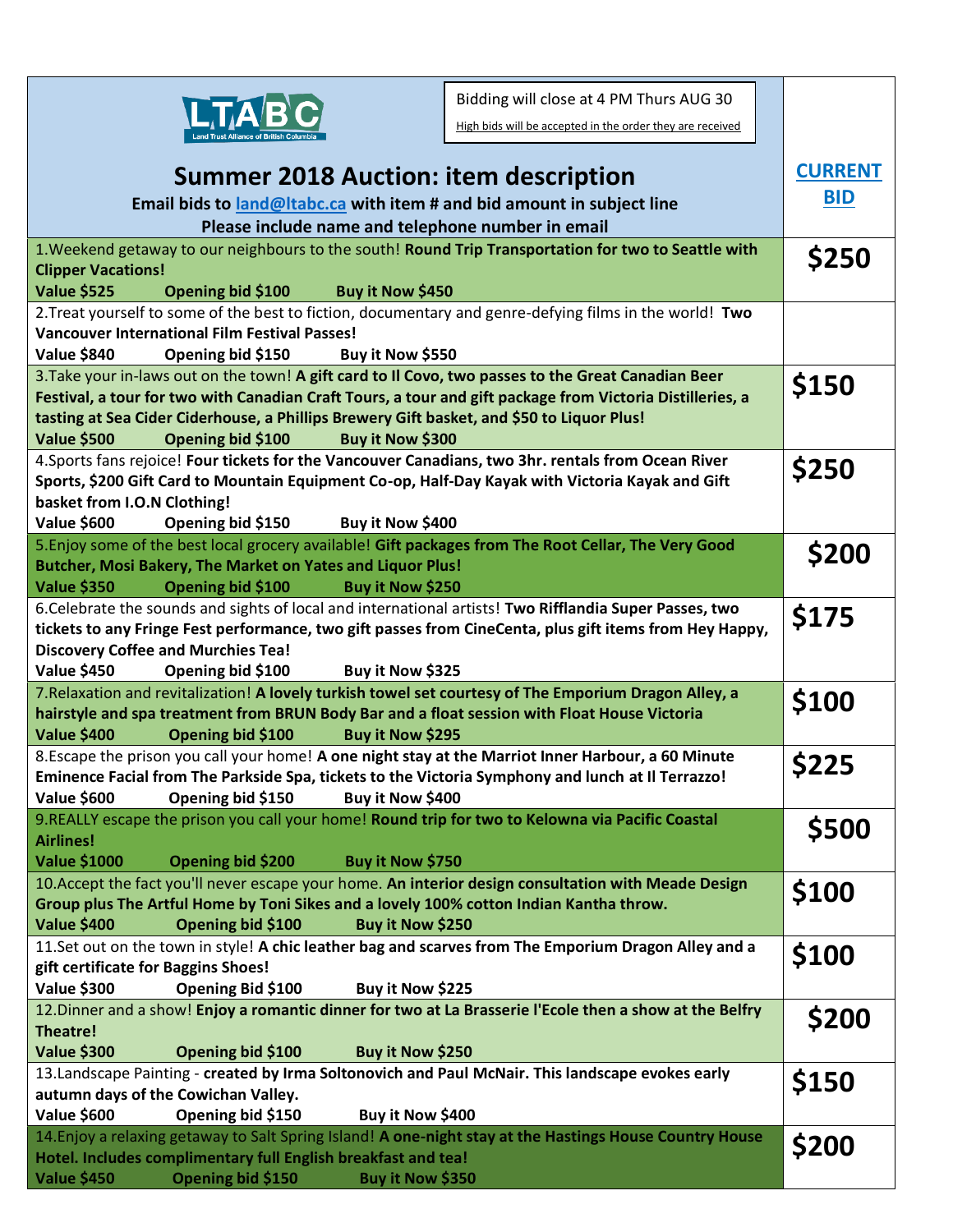# **20th Anniversary Campaign! Trip for Two Worldwide!**

# **20 donors may make a \$100 donation to LTABC -**

**ONE Donor will receive:**

**Prize: Round Trip Transportation for two to anywhere in the world that West Jet flies! Value: \$3000**

*2nd Place: 2 one-way Royal Class tickets on V2V Vacations Victoria to* 

*Vancouver*

**To make your donation please email [land@ltabc](mailto:land@ltabc.ca)**.ca for details **13 sold ONLY 7 remain!**

# FREQUENTLY ASKED QUESTIONS

#### [HOW DO I REGISTER FOR THE ONLINE AUCTION?](http://www.ducks.ca/auction-rules-faq/#custom-collapse-0-0)

YOU DO NOT NEED TO REGISTER. EMAIL YOUR BID TO [LAND@LTABC.CA](mailto:land@ltabc.ca) WITH THE ITEM # AND YOUR MAXIMUM BID IN THE SUBJECT LINE. PLEASE INCLUDE YOUR NAME, ADDRESS AND TELEPHONE NUMBER IN THE BODY OF THE EMAIL.

#### [WHO CAN BID?](http://www.ducks.ca/auction-rules-faq/#custom-collapse-0-1)

Bidders must be 18 years of age or older to participate in the auction. When you place a bid, you are agreeing to pay for the item if you're the winning bidder. Bidders are expected to honour all winning bids.

#### [HOW DO I BID?](http://www.ducks.ca/auction-rules-faq/#custom-collapse-0-2)

EMAIL YOUR BID TO LAND@LTABC.CA. The highest current bid will be posted daily on our website. Each increase in bidding must meet or exceed the minimum bid increment.

# [HOW DO I KNOW WHAT THE MINIMUM BID IS?](http://www.ducks.ca/auction-rules-faq/#custom-collapse-0-3)

The minimum bid increment is \$25.

# [BUY IT NOW](http://www.ducks.ca/auction-rules-faq/#custom-collapse-0-5)

We have listed a price that allows you to support LTABC by buying an item immediately. An item may be listed with an opening bid of \$100 with a value of \$500. However it may also have a Buy it Now price of \$425. Bidders may purchase the item by placing a Buy it Now bid and removing it from the auction.

# WHEN CAN I BID AND WHEN DOES THE AUCTION CLOSE?

Bids can be made up to Thursday August 30 at 4 pm. High bids will be recorded by the time stamp on the email as they are received. [HOW WILL I KNOW IF I WON?](http://www.ducks.ca/auction-rules-faq/#custom-collapse-0-8) 

Successful bidders will be contacted by telephone and/or e-mail

#### [HOW DO I PAY FOR MY ITEM?](http://www.ducks.ca/auction-rules-faq/#custom-collapse-0-9)

Payment with credit card (VISA, MasterCard or American Express) and cash will be accepted following the auction.

# AUCTION ITEM DESCRIPTIONS

The goods and services offered through the online marketplace are provided by the participating businesses on an "as is" basis. LTABC makes no representations or warranties and there are no conditions of any kind, express or implied, statutory or otherwise, with respect to the goods and services offered through the online marketplace, including without limitation:

- implied warranties of merchantability, fitness for a particular purpose, title and non-infringement;
- any implied warranty arising from course of dealing or usage of trade;
- any obligation, liability, right, claim or remedy in tort, whether or not arising from the negligence of LTABC.
- Some items such as gift certificates may have expiry dates and blackout periods. Unless noted, these dates are a minimum 3 months from the close of the auction.